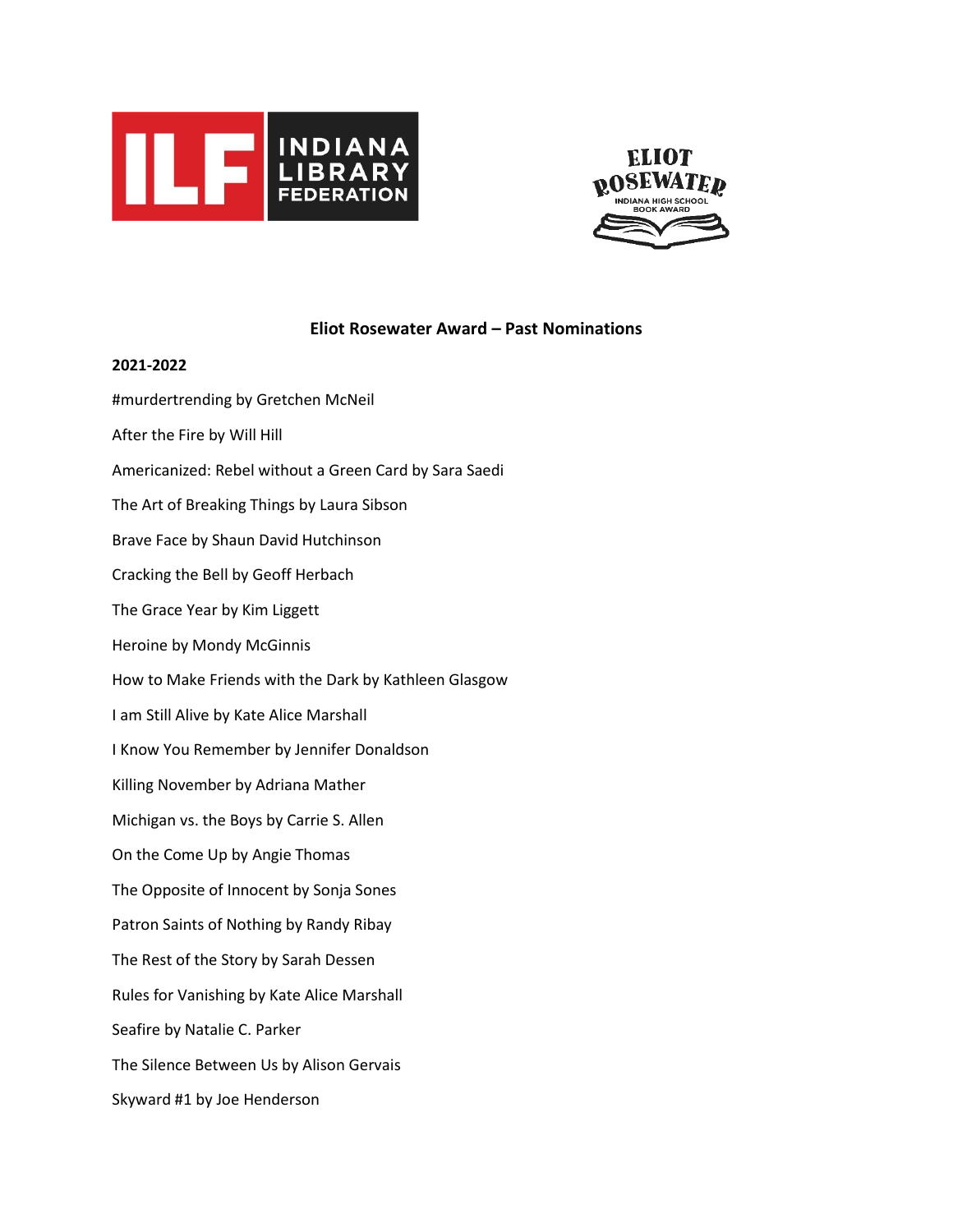Teen Titans Raven by Kami Garcia They Called Us Enemy by George Takei, Justin Eisinger, Steven Scott Two Can Keep a Secret by Karen M. McManus With the Fire on High by Elizabeth Acevedo

#### **2020-2021**

Attucks! by Phillip Hoose Autoboyography by Christina Lauren Batman: Nightwalker by Marie Lu Berserker by Emmy Laybourne Broken Beautiful Hearts by Kami Garcia The Cruel Prince by Holly Black Dread Nation by Justina Ireland Dreamland Burning by Jennifer Latham Dry by Neal and Jarrod Shusterman Eliza and Her Monsters by Francesca Zappia Far from the Tree by Robin Benway The Final Six by Alexandra Monir Hey, Kiddo by Jarrett Krosoczka How Dare the Sun Rise by Sandra Uwiringiyimana In Her Skin by Kim Savage Internment by Samira Ahmed Lies You Never Told Me by Jennifer Donaldson Monday's not Coming by Tiffany D. Jackson The Poet X by Elizabeth Acevedo Sky in the Deep by Adrienne Young Speak: The Graphic Novel by Laurie Halse Anderson Surface Tension by Mike Mullin The Upside of Unrequited by Becky Albertalli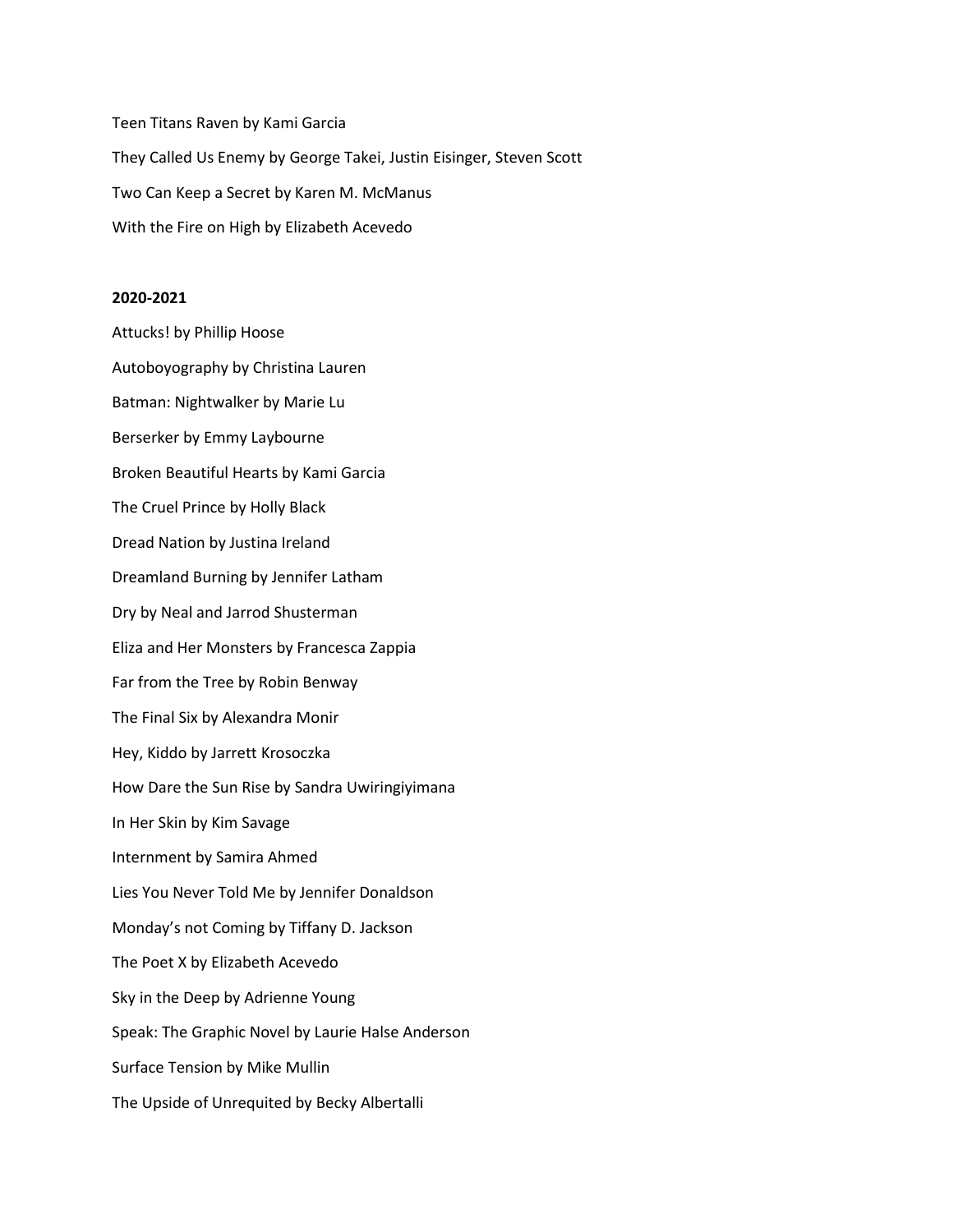A Very Large Expanse of Sea by Tahereh Mafi The X-Files: Agent of Chaos by Kami Garcia

#### **2019-2020**

The 57 Bus by Sashka Slater Backfield Boys by John Feinstein Between the Lines by Nikki Grimes Born a Crime by Trevor Noah Caraval by Stephanie Garber Daughters Unto Devils by Amy Lukavics The Diabolic by S.J. Kincaid The Female of the Species by Mindy McGinnis The Hate U Give by Angie Thomas I Am Not Your Perfect Mexican Daughter by Erika L. Sanchez The Language of Thorns by Leigh Bardugo Long Way Down by Jason Reynolds Moxie by Jennifer Mathieu Nimona by Noelle Stevenson One of Us is Lying by Karen M. McManus One Was Lost by Natalie D. Richards The Special Ones by Em Bailey Tell Me Three Things by Julie Buxbaum There's Someone Inside Your House by Stephanie Perkins Turtles All the Way Down by John Green An Uninterrupted View of the Sky by Melanie Crowder Warcross by Marie Lu When Dimple Met Rishi by Sandhya Menon Wild Bird by Wendelin Van Graanen Wonder Woman: Warbringer by Leigh Bardugo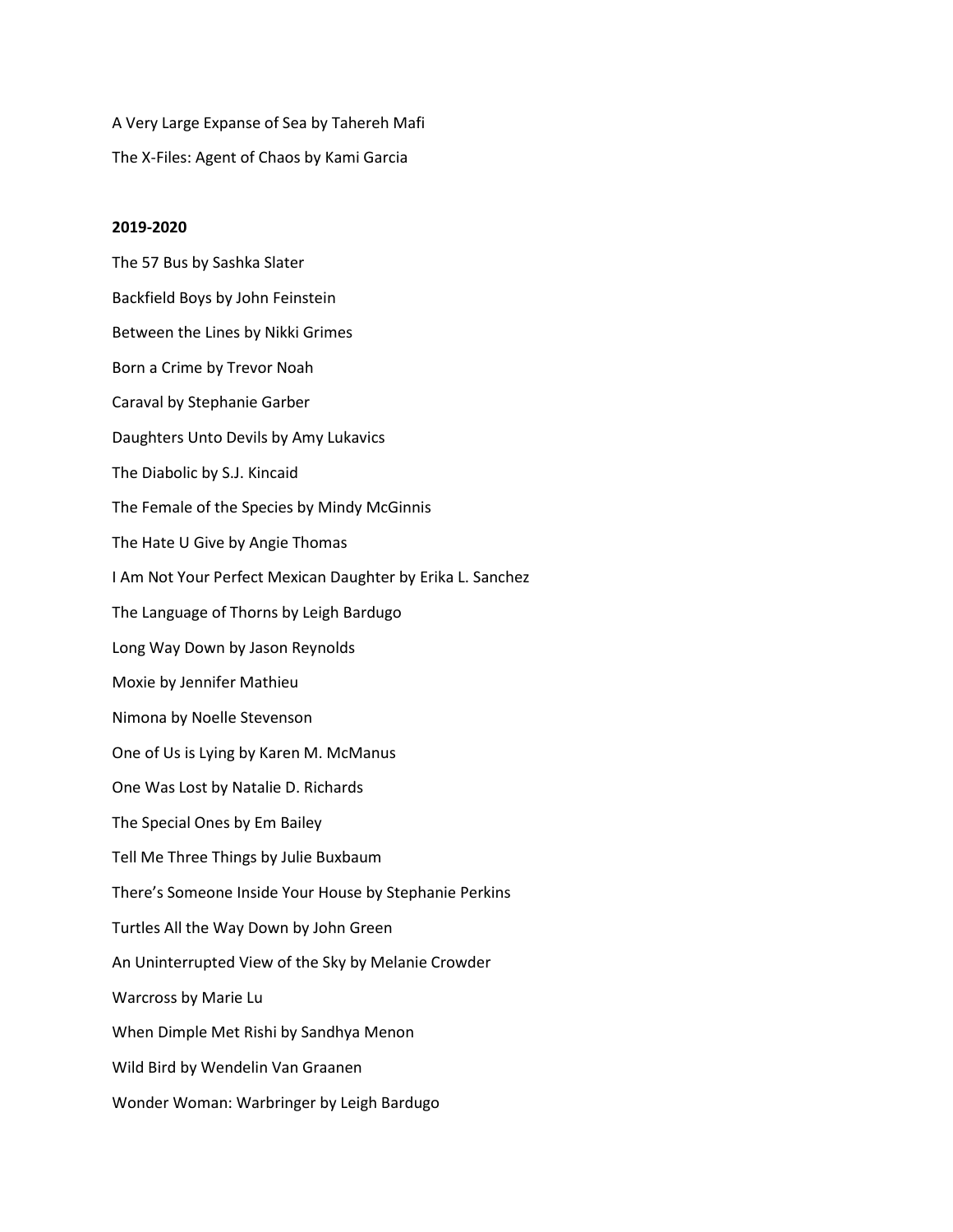## **2018-2019**

All We Have Left by Wendy Mills The Assassin Game by Kristy McKay The Boy in the Black Suit by Jason Reynolds Burn Baby Burn by Meg Medina Dear Nobody: The True Diary of Mary Rose by Gillian McCain, ed. Death Coming Up the Hill by Chris Crowe Denton Little's Deathdate by Lance Rubin Flawed by Cecelia Ahern The Girl in the Blue Coat by Monica Hesse Highly Illogical Behavior by John Corey Whaley I Will Always Write Back by Cairlin Alifirenka and Martin Ganda A List of Cages by Robin Roe A Madness so Discreet by Mindy McGinnis One Paris Summer by Denise G. Swank Riders by Veronica Rossi Saving Red by Sonya Sones The Serpent King by Jeff Zentner Starflight by Melissa Landers The Sun is Also a Star by Nicola Yoon Superman: An American Alien by Max Landis Sweet by Emmy Laybourne Taking Flight by Michaela DePrince Three Dark Crowns by Kendare Blake The Way I Used to Be by Amber Smith We'll Never Be Apart by Emiko Jean

# **2017-2018**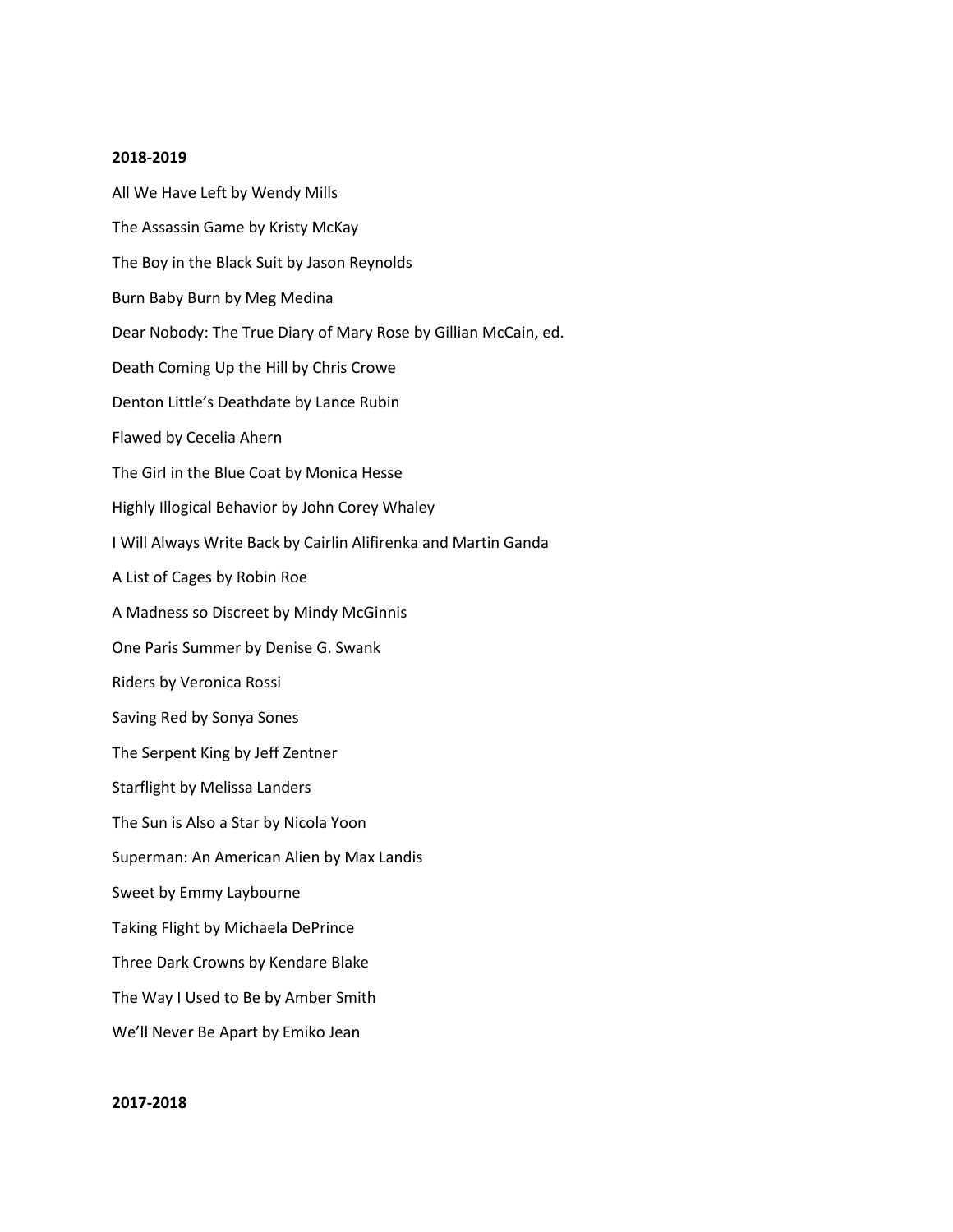All American Boys by Jason Reynolds & Brendan Kiely Amazing Fantastic Incredible: A Marvelous Memoir by Stan Lee The Beast of Cretacea by Todd Strasser The Boys Who Challenged Hitler and Won: Knud Pederson and the Churchill Club by Phillip Hoose Call Me by My Name by John Ed Bradley Drowned City: Hurricane Katrina and New Orleans by Don Brown Dumplin' by Julie Murphy An Ember in the Ashes by Sabaa Tahir Everything, Everything by Nicola Yoon Guitar Notes by Mary Amato Hyperbole and a Half: Unfortunate Situations, Flawed Coping Mechanisms, Mayhem and Other Things That Happened by Allie Brosh Inherit Midnight Kate Kae Myers Kindness for Weakness by Shawn Goodman Made You Up by Francesca Zappia Need by Joelle Charbonneau One by Sarah Crossan Paper Hearts by Meg Wiviott Prayer for the Stolen by Jennifer Clement Red Queen by Victoria Aveyard Salt to the Sea by Ruta Sepetys Simon vs. the Homosapien Agenda by Becky Albertalli Slasher Girls and Monster Boys by Genevieve Tucholke Vengeance Road by Erin Bowman2

# **2016-2017**

All the Bright Places by Jennifer Niven Avalon by Mindee Arnett The Beginning of Everything by Robyn Schneider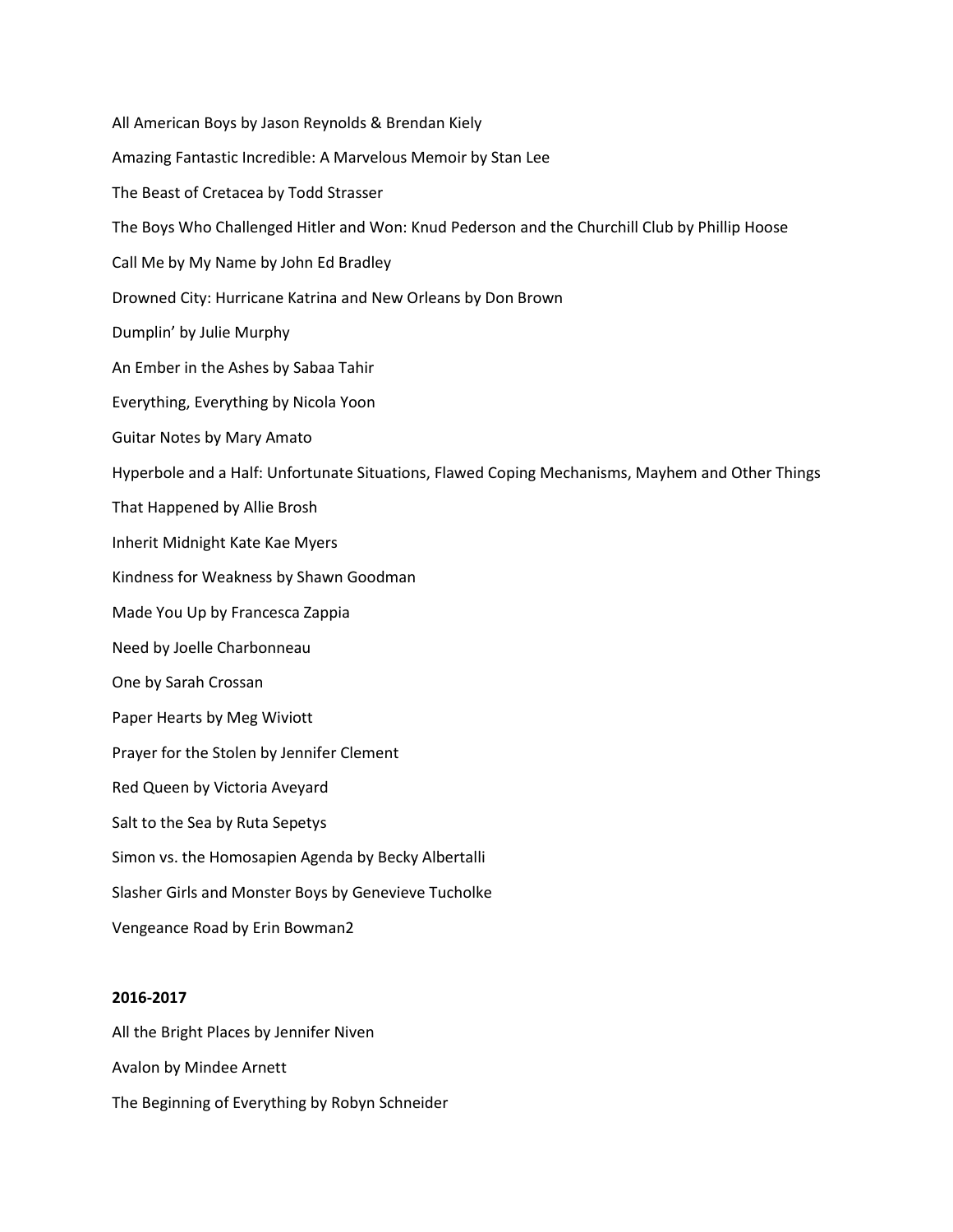Belzhar by Meg Wolitzer Dear Killer by Katherine Ewell Don't Look Back by Jennifer Armentrout Fake ID by Lamar Giles Faking Normal by Courtney C. Stevens The Family Romanov by Candace Fleming Gabi, A Girl in Pieces by Isabel Quintero Half Bad by Sally Green In Real Life by Cory Doctorow & Jen Wang The Kiss of Deception by Mary Pearson The Naturals by Jennifer Lynn Barnes Next by Kevin Waltman Nil by Lynne Matson Noggin by John Corey Whaley One Man Guy by Michael Barakiva Positive: A Memoir by Paige Rawl & Ali Benjamin Shadow and Bone by Leigh Bardugo Since You've Been Gone by Morgan Matson Slated by Teri Terry Some Assembly Required by Arin Andrews Through the Woods by Emily Carroll A Time to Dance by Padma Venkatraman

## **2015-2016**

45 Pounds (More or Less) by K.A. Barson The 5th Wave by Rick Yancey The Avery Shaw Experiment by Kelly Oram Boy 21 by Matthew Quick Escape from Camp 14 by Blaine Harden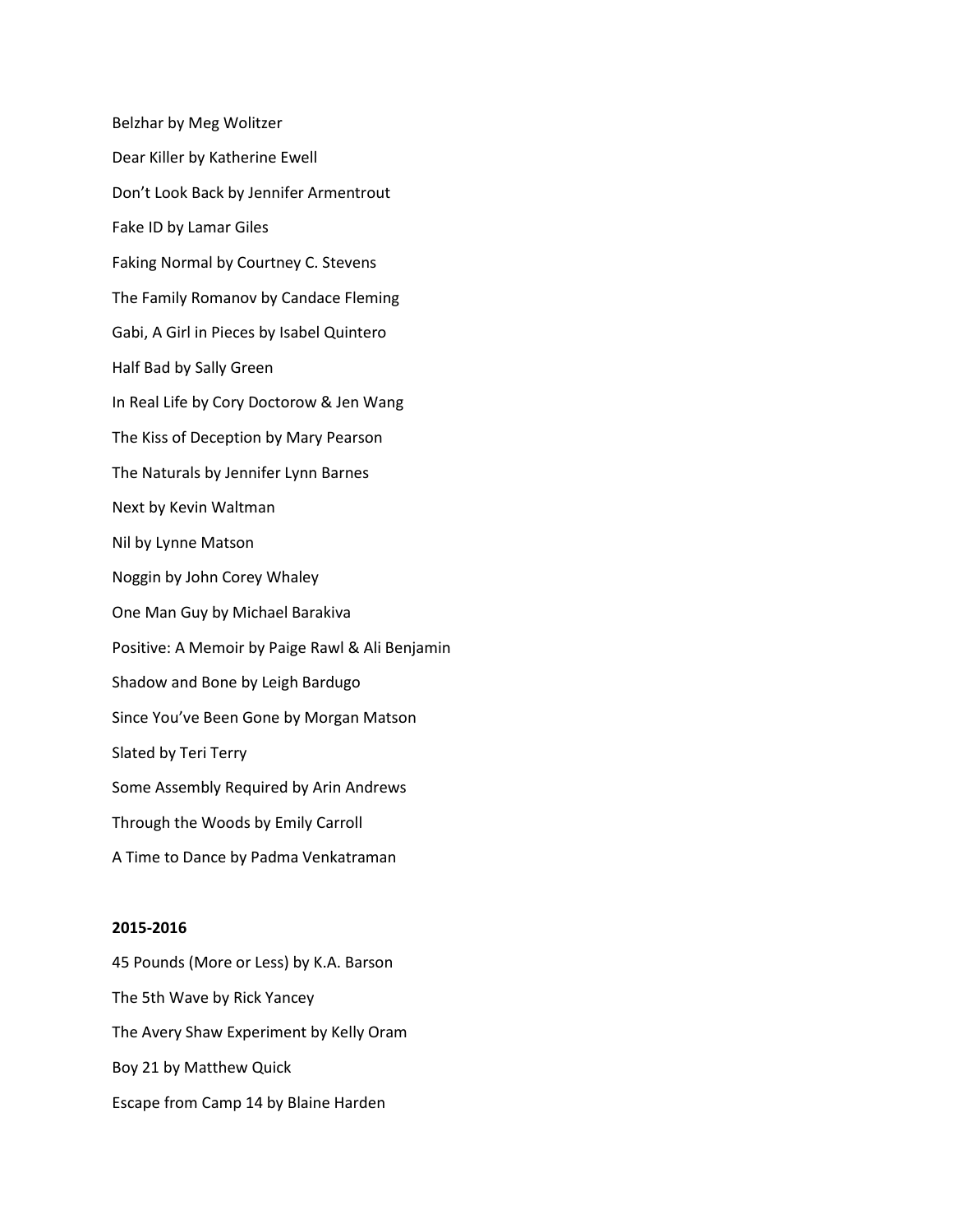Fangirl by Rainbow Rowell Forget Me Not by Carolee Dean Forgive Me, Leonard Peacock by Matthew Quick I Am the Weapon by Allen Zadoff If We Survive by Andrew Klavan The Name of the Star by Maureen Johnson Navy Seal Dogs by Mike Ritland The Nazi Hunters by Neil Bascomb Nothing Can Possibly Go Wrong by Prudence Shen & Faith Erin Hicks Pretty Girl 13 by Liz Coley Prisoner B-3087 by Alan Gratz Shadows on the Moon by Zoe Marriott Six Months Later by Natalie Richards Swagger by Carl Deuker The Testing by Joelle Charbonneau Throne of Glass by Sarah Maas Waiting by Carol Lynch Williams When I Was the Greatest by Jason Reynolds

## **2014-2015**

Aristotle & Dante Discover the Secrets of the Universe by Benjamin Alire Saenz Beautiful Music for Ugly Children by Kirstin Cronn-Mills Black Boy White School by Brian F. Walker Bomb: The Race to Build-& Steal- the World's Most Dangerous Weapon by Steve Sheinkin Every Day by David Levithan Everybody Sees the Ants by A.S. King Exposed by Kimberly Marcus Freaks Like Us by Susan Vaught Grave Mercy by Robin LaRevers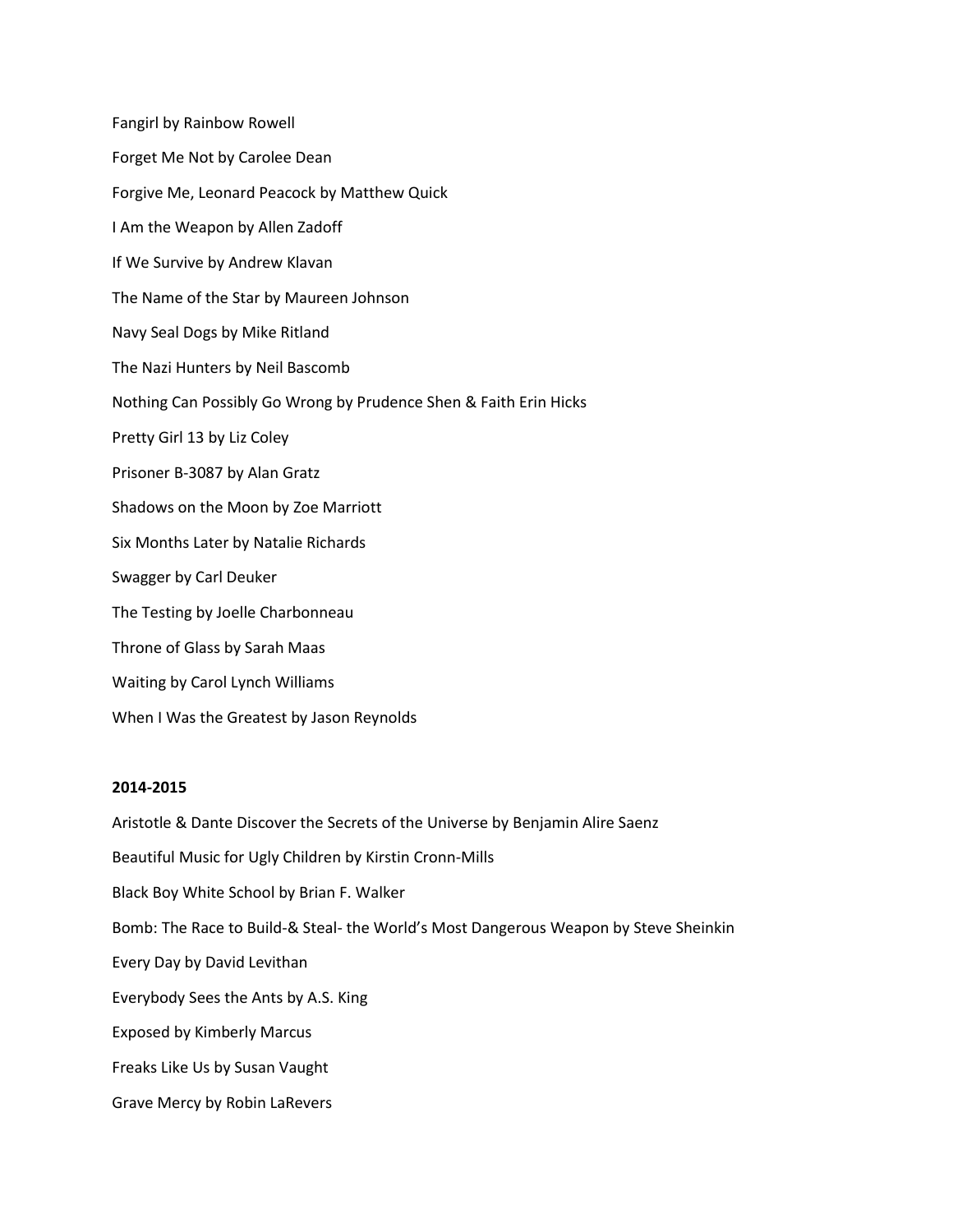How to Lead a Life of Crime by Kirsten Miller Insignia by S.J. Kincaid The Loners by Lex Thomas October Mourning: A Song for Matthew Shepard by Leslea Newman Out of the Easy by Ruta Sepetys Page by Paige by Laura Lee Gulledge Personal Effects by E.M. Kokie Pushing the Limits by Katie McGarry Raven Boys by Maggie Stiefvater Second Chance Summer by Morgan Matson Seraphina by Rachel Hartman Something Like Normal by Trish Doller Splintered by A.G. Howard Steve Jobs: The Man Who Thought Different by Karen Blumenthal Trafficked by Kim Purcell Under the Never Sky by Veronica Rossi

# **2013-2014**

Anna & the French Kiss by Stephanie Perkins Ashfall by Mike Mullin Beauty Queens by Libba Bray Between Shades of Gray by Ruta Sepetys Bitter End by Jennifer Brown Clean by Amy Reedy Cryer's Cross by Lisa McMann Divergent by Veronica Roth DJ Rising by Love Maia The Fault in Our Stars by John Green The Girl of Fire & Thorns by Rae Carson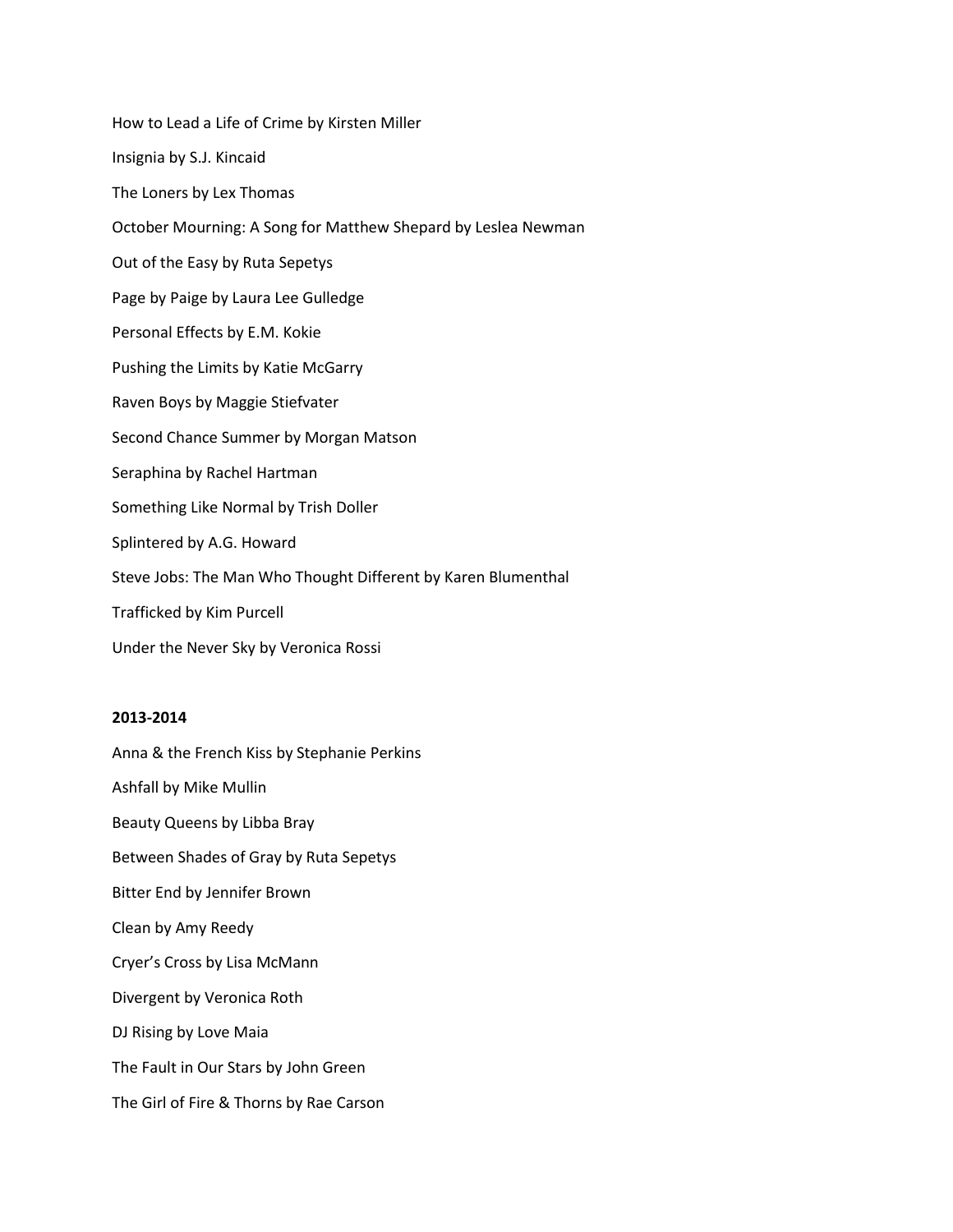I Beat the Odds by Michael Oher In the Shadow of the Lamp by Susanne Dunlap The Knife & the Butterfly by Ashley Hope Perez Level Up by Gene Yang Love and Leftovers by Sarah Tregay Miss Peregrine's Home for Peculiar Children by Ransom Riggs One Step at a Time by Josh Bleill Ready Player One by Ernest Cline Shine by Lauren Myracle Stupid Fast by Geoff Herbach There You'll Find Me by Jenny B. Jones Variant by Robison Wells What Comes After by Steve Watkins

#### **2012-2013**

Amy & Roger's Epic Detour by Morgan Matson Because I am Furniture by Thalia Chaltas Before I Fall by Lauren Oliver Blue Plate Special by Michelle Kwasney Bruiser by Neal Shusterman Coming Back Stronger by Drew Brees The Demon King by Cinda Williams Chima Dirty Little Secrets by C.J. Omololu Five Flavors of Dumb by Antony John Hold Me Closer, Necromancer by Lish McBride Incarceron by Catherine Fisher Jane by April Lindner The Last Thing I Remember by Andrew Klavan Lost by Jacqueline Davies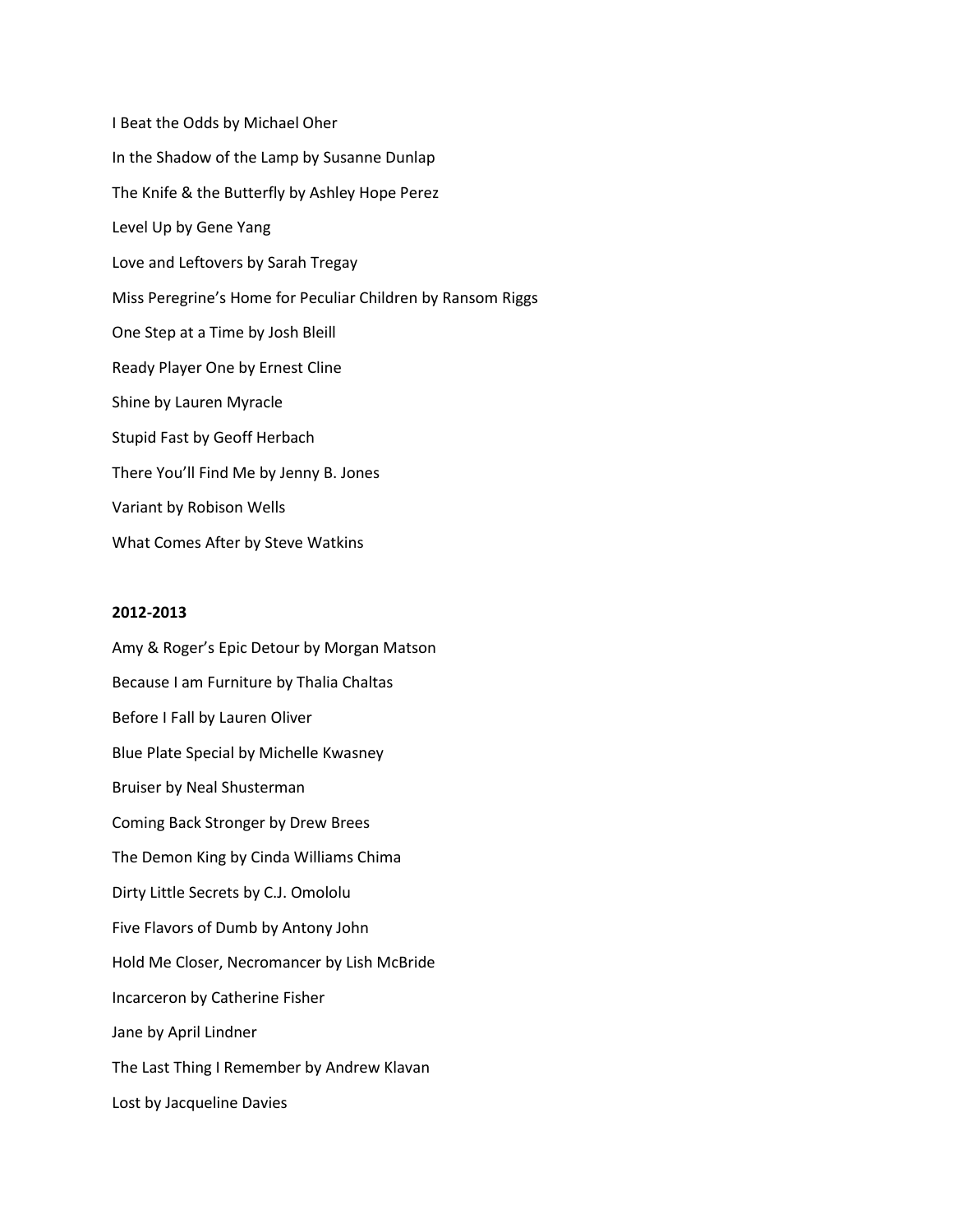Matched by Ally Condie The Other Wes Moore by Wes Moore Pop by Gordon Korman Pull by B.A. Binns Revolution by Jennifer Donnelly Ship Breaker by Paolo Bacigalupi Split by Swati Avasthi What Can't Wait by Ashley Hope Perez Will Grayson, Will Grayson by John Green Yummy by G. Neri

## **2011-2012**

Beastly by Alex Flinn Far from You by Lisa Schroeder Fat Cat by Robin Brande Fly Girl by Sherri Smith Ghosts of War by Ryan Smithson Going Too Far by Jennifer Echols Hate List by Jennifer Brown If I Stay by Gayle Forman The Juvie Three by Gordon Korman The Knife of Never Letting Go by Patrick Ness Last Night I Sang to the Monster by Benjamin Saenz Little Brother by Cory Doctorow Marcelo in the Real World by Francisco Stork Maze Runner by James Dashner My Most Excellent Year by Steve Kluger North of Beautiful by Justina Chen Headley Perfect Chemistry by Simone Elkeles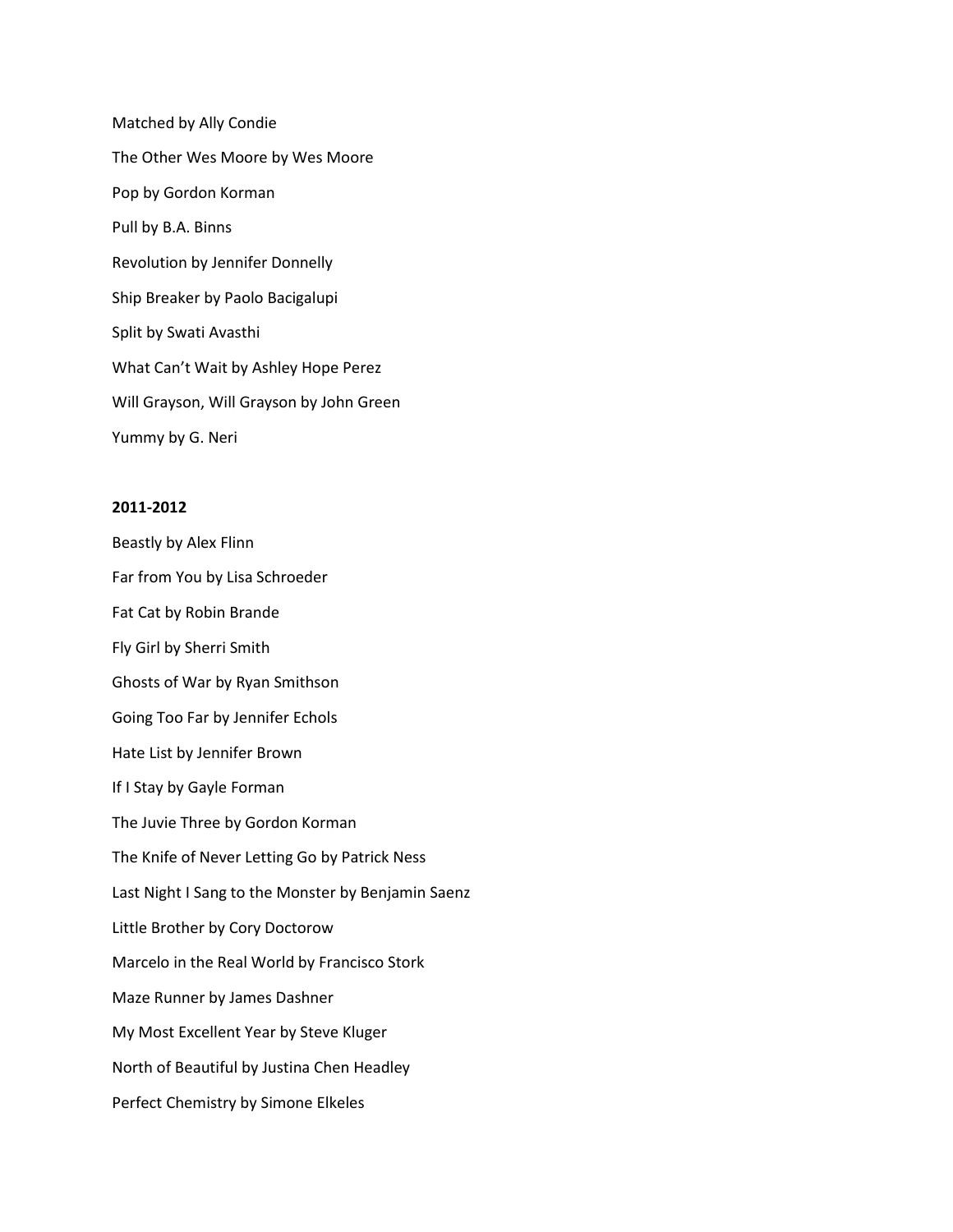Radiant Darkness by Emily Whitman Reality Check by Peter Abrahams Right Behind You by Gail Giles The Rock and the River by Kekla Magoon Sister Wife by Shelley Hrdlitschka Three Little Words by Ashley Rhodes-Courter Twenty Boy Summer by Sarah Ockler

# **2010-2011**

Adoration of Jenna Fox by Mary Pearson The Assist: Hoops, Hope and the Game of Their Lives by Neil Swidey Bog Child by Siobhan Dowd Bone by Bone by Bone by Tony Johnston Bonechiller by Graham McNamee Boot Camp by Todd Strasser Genesis Alpha by Rune Michaels Graceling by Kristin Cashore Gym Candy by Carl Deuker Hero Type by Barry Lyga Hunger Games by Suzanne Collins Impossible by Nancy Werlin In Between: A Katie Parker Production by Jenny B. Jones The Long Road Home by Martha Raddatz Mistaken Identity by Don Van Ryan My Life as a Rhombus by Varian Johnson Nightlife by Rob Thurman Notes from a Midnight Driver by Jordan Sonnenblick Snitch by Allison Van Diepen Stealing Heaven by Elizabeth Scott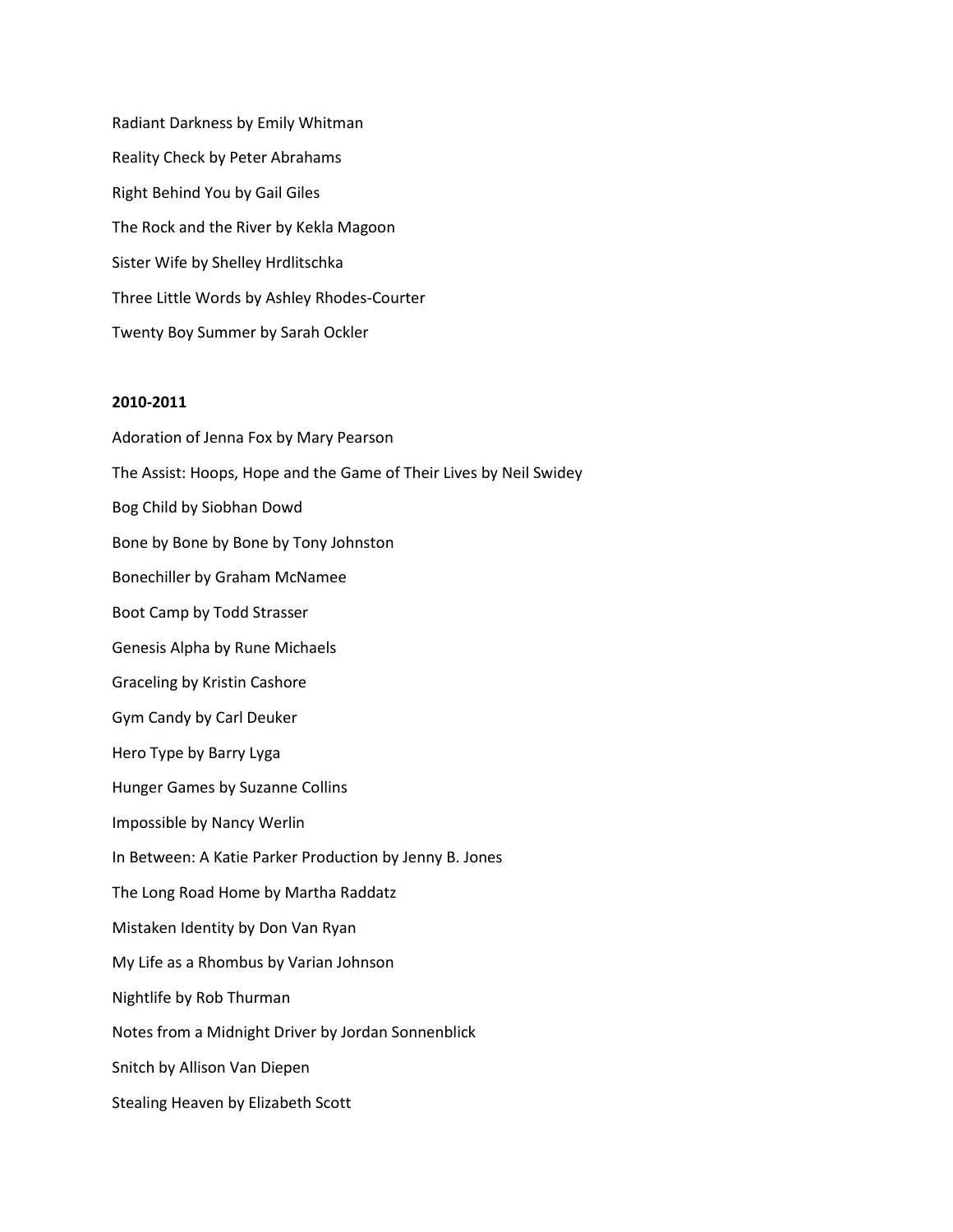Thirteen Reasons Why by Jay Asher Wake by Lisa McMann Wicked Lovely by Melissa Marr

#### **2009-2010**

Absolutely True Diary of a Part-Time Indian by Sherman Alexie An Abundance of Katherines by John Green Beauty Shop for Rent, Fully Equipped, Inquire Within by Lisa Bowers Big Fat Manifesto by Susan Vaught Blue Bloods by Melissa de la Cruz Deadline by Chris Crutcher Everything You Want by Barbara Shoup Hero by Perry Moore Hurricane Season: A Coach, His Team and their Triumph in the Time of Katrina by Neal Thompson Long Way Gone: Memoirs of a Boy Soldier by Ishmael Beath Memoirs of a Teenage Amnesiac by Gabriella Zevin Peak by Roland Smith The Plain Janes by Cecil Castellucci Quiet Strength: The Principles, Practices and Priorities of a Winning Life by Tony Dungy Red Glass by Laura Resau Repossessed by A.M. Jenkins Samurai Shortstop by Alan Gratz Sold by Patricia McCormick Thousand Splendid Suns by Khahed Hosseini Unwind by Neal Shusterman Yellow Flag by Robert Lipsyte

## **2008-2009**

American Born Chinese by Gene Luen Yang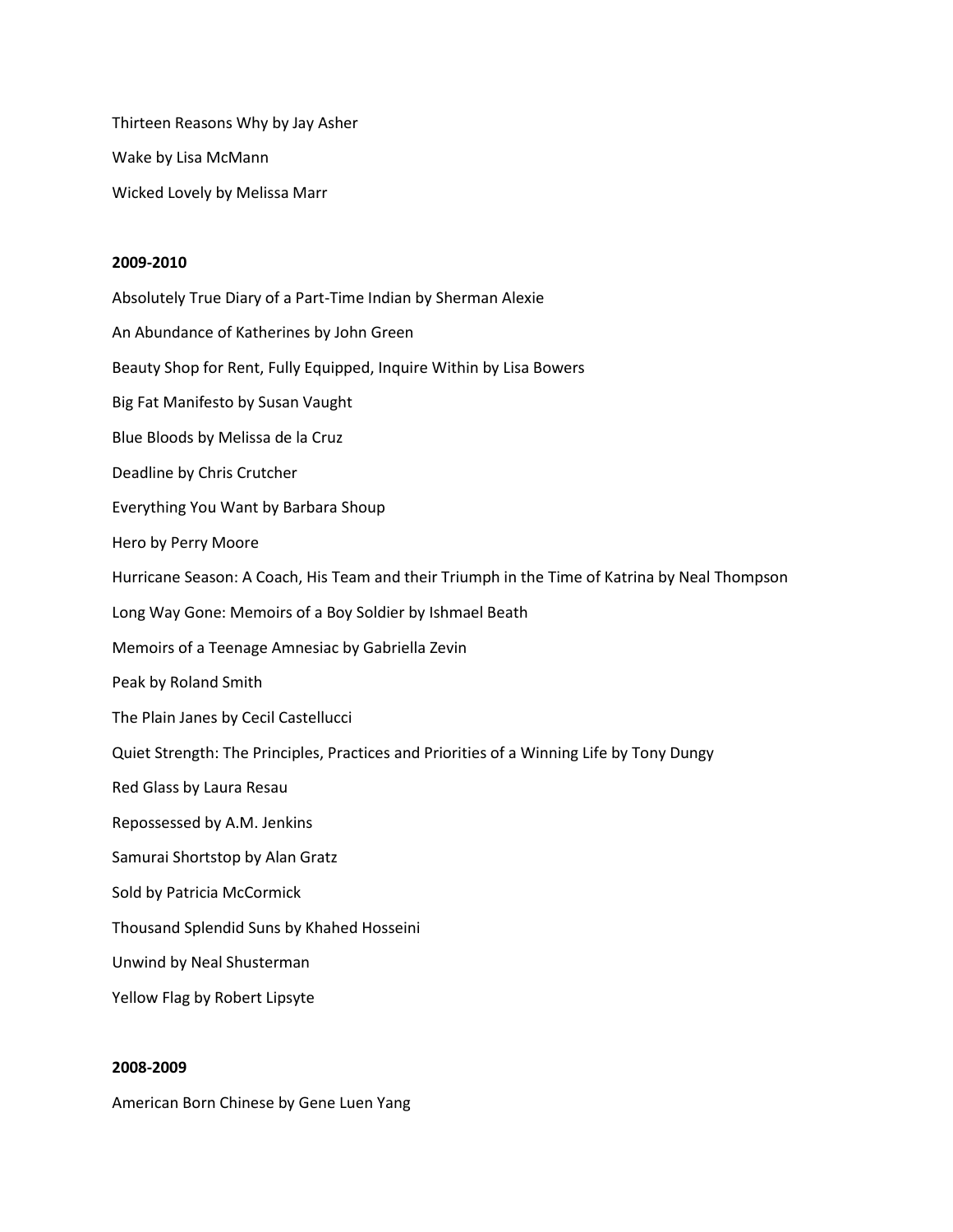Anahita's Woven Riddle by Meghan Sayres Avalon High by Meg Cagot Bermudez Triangle by Maureen Johnson The Book Thief by Markus Zusak Born to Rock by Gordan Korman Code Talker by Joseph Bruchac Copper Sun by Sharon Draper Dairy Queen by Catherine Murdock Devilish by Maureen Johnson Dollmage by Martine Leavitt Endgame by Nancy Garden Freedom Writers Diary by the Freedom Writers Glass Castle by Jeannette Walls Godless by Pete Hautman I'd Tell You I Love You, But Then I'd Have to Kill You by Ally Carter Looking for Alaska by John Green Peeps by Scott Westerfeld Road of the Dead by Kevin Brooks The Storm Front by Jim Butcher Tough Boy Sonatas by Curtis Crisler Trigger by Susan Vaught Twisted by Laurie Halse Anderson Tyrell by Coe Booth What Happened to Cass McBride? By Gail Giles

## **2007-2008**

13 Little Blue Envelopes by Maureen Johnson Birdwing by Rafe Martin Can't Get There From Here by Todd Strasser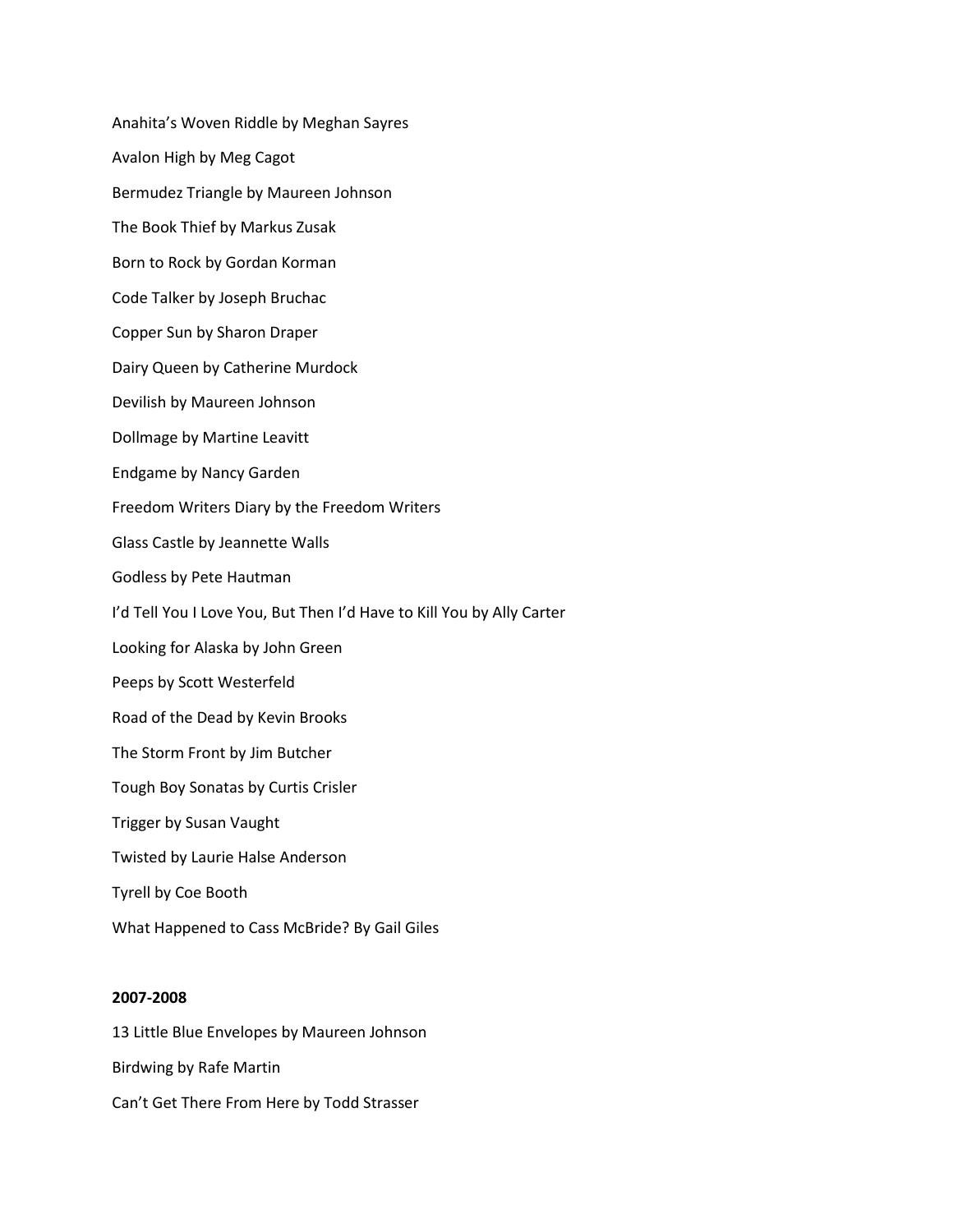Chandra's Secrets by Allan Stratton Crunch Time by Mariah Fredericks Daniel Half Human and the Good Nazi by Davie Chotjewitz Dark Angel by David Klass Every Man for Himself: Ten Short Stories about Being a Guy by Nancy Mercado, ed. The Extraordinary Adventures of Alfred Kropp by Rick Yancey Fade to Black by Alex Flinn Fall of a Kingdom (Farsala Trilogy Book 1) by Hilari Bell Geography Club by Brent Hartinger I Am the Messenger by Markus Zusak Jesus Land: A Memoir by Julia Scheeres Restless: A Ghost's Story by Rich Wallace Runner by Carl Dueker Saving Francesca by Melina Marchetta Sleeping Freshmen Never Lie by David Lubar Stiff: The Curious Lives of Human Cadavers by Mary Roach True Confessions of a Hollywood Starlet by Lola Douglas Twilight by Stephanie Meyer Upstate by Kalisha Buckhanon A Wreath for Emmett Till by Marilyn Nelson

## **2006-2007**

The Pact: Three Young Men Make a Promise and Fulfill a Dream by Sampson Davis The Blue Girl by Charles DeLint The Truth about Forever by Sarah Dessen High Heat by Carl Deuker 1632 by Eric Flint Shattering Glass by Gail Giles Sickened: The Memoir of a Munchausen by Proxy Childhood by Julie Gregory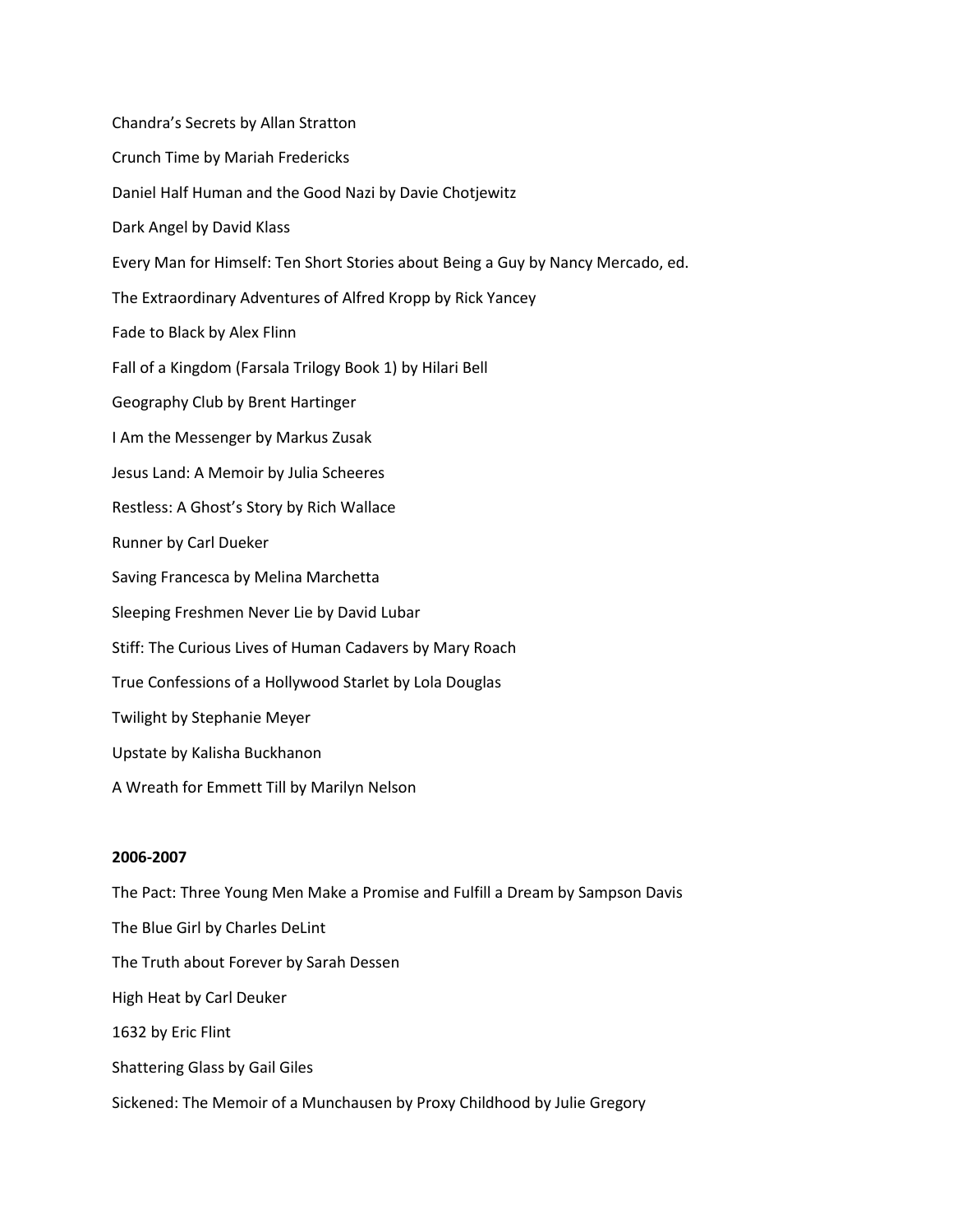Across the Nightingale Floor by Lian Hearn Green Angel by Alice Hoffman The Kite Runner by Khaled Hosseini Daddy's Girl by Colette L. Huxford The Devil in the White City: Murder, Magic, and Madness at the Fair That Changed America by Erik Larson Acceleration by Graham McNamee Zazoo by Richard Mosher Airborn by Kenneth Oppel One of Those Hideous Books Where the Mother Dies by Sonya Sones The Afterlife by Gary Soto Devil in the Details: Scenes from an Obsessive Girlhood by Jennifer Traig No Shame, No Fear by Ann Turnbull Working Fire: The Making of an Accidental Fireman by Zac Unger Shopaholic by Judy Waite Uglies by Scott Westerfeld Emako Blue by Brenda Woods

# **2005-2006**

Aimee by Mary Beth Miller Alice, I Think by Susan Juby Atonement Child by Francine Rivers Battle of Jericho by Sharon M. Draper Curious Incident of the Dog in the Night-Time by Mark Haddon Dead Girls Don't Write Letters by Gail Giles Double Helix by Nancy Werlin The Earth, My Butt and Other Big, Round Things by Carolyn Mackler Eragon by Christopher Paolini Feed by Matthew T. Anderson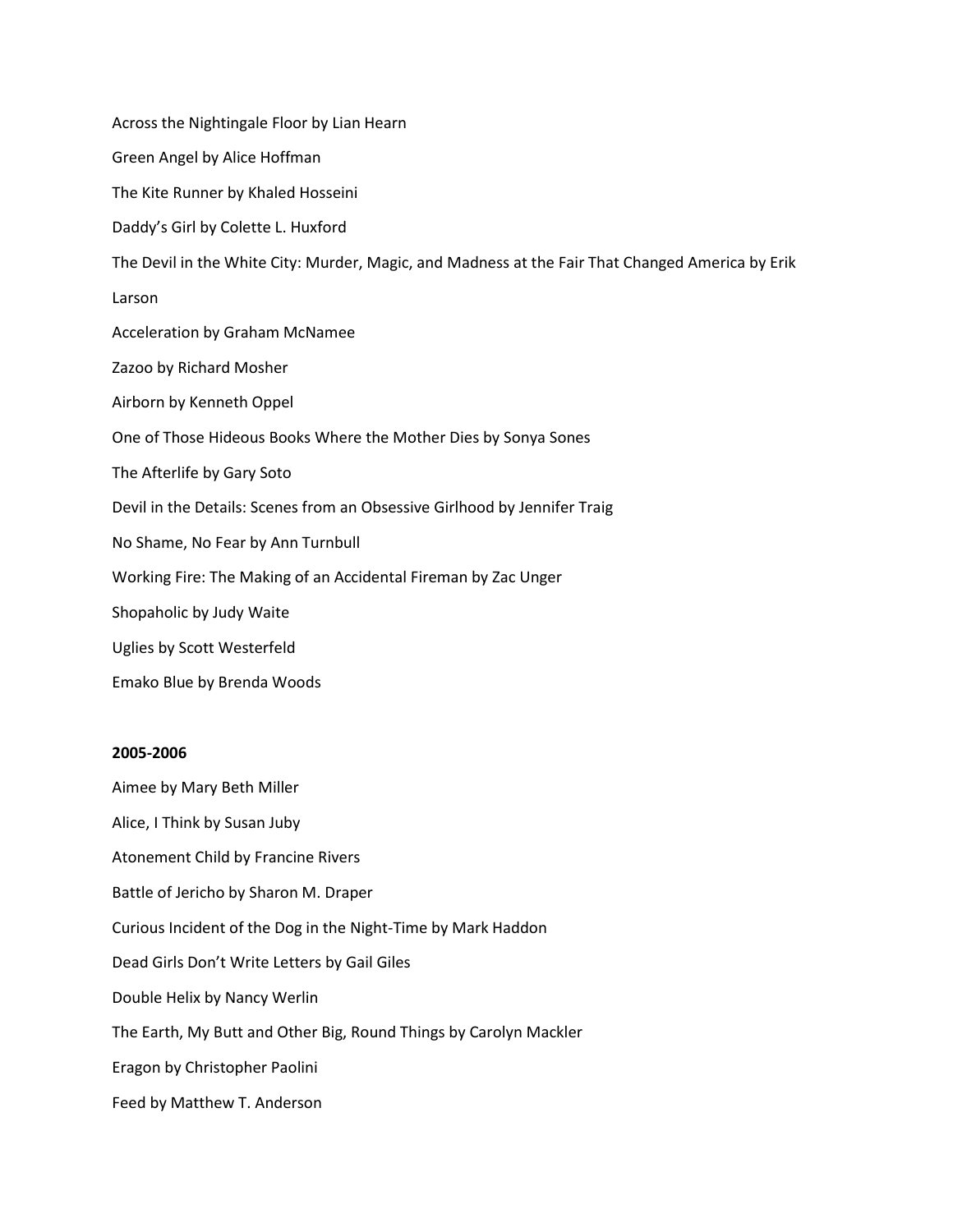First Part Last by Angela Johnson Forgotten Fire by Adam Bagdasarian Hole in My Life by Jack Gantos The House of Scorpion by Nancy Farmer Keesha's House by Helen Frost Left for Dead: A Young Man's Search for Justice for the USS Indianapolis by Pete Nelson A Northern Light by Jennifer Donnelly Of Sound Mind by Jean Ferris The Pact by Jodi Picoult Persepolis: Story of a Childhood by Marjane Satrapi Pirates! By Celis Rees Seabiscuit by Laura Hillenbrand Touching Spirit Bear by Ben Mikaelsen

#### **2004- 2005**

Armageddon Summer by Jane Yolen and Bruce Coville Breathing Under Water by Alex Flinn Fast Food Nation: The Dark Side of the All-American Meal by Eric Schlosser Finding Fish: A Memoir by Antwone Quenton Fisher Flying Colors: The Story of a Remarkable Group of Artists and the Transcendent Power of Art by Tim Leffens A Girl Named Zippy: Growing Up Small in Mooreland, Indiana by Haven Kimmel Hanging on to Max by Margaret Bechard The Killer Angels by Michael Shaara The Lovely Bones by Alice Sebold My Losing Season by Pat Conroy Plain Truth by Jodi Picoult Please Stop Laughing at Me: One Woman's Inspirational Story by Jodee Blanco Razzle by Ellen Wittlinger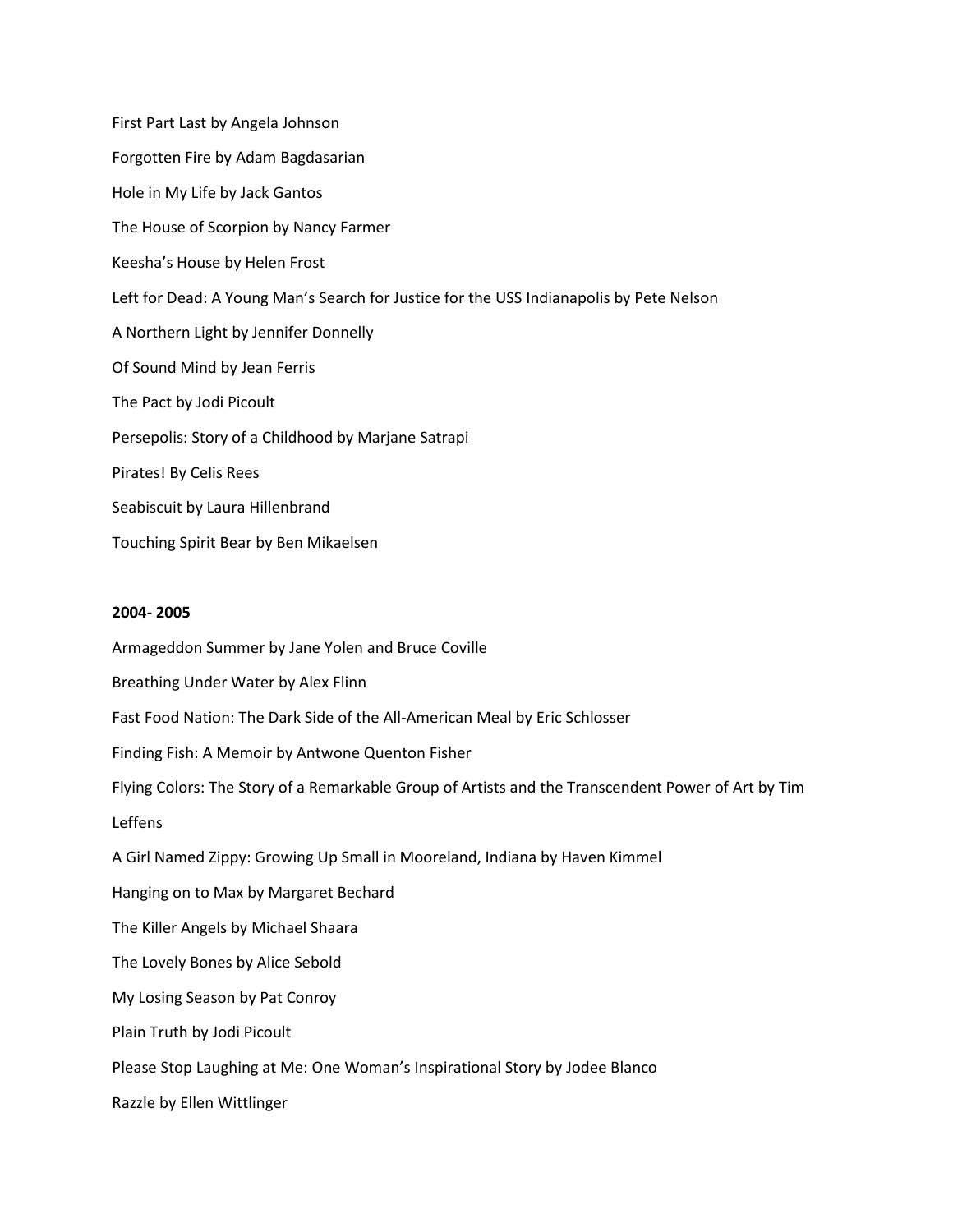The Red Tent by Anita Diamant Revenge of the Whale: The True Story of the Whaleship Essex by Nathaniel Philbrick The Second Summer of the Sisterhood by Ann Brashares The Secret Life of Bees by Sue Monk Kidd Seek by Paul Fleischman Son of the Mob by Gordon Korman Sterkarm Handshake by Susan Price The Wind Singer by William Nicholson

# **2003– 2004**

The Alchemist by Paulo Coelho Christmas After All: The Great Depression Diary of Minnie Swift by Kathryn Lasky Circle of Friends by Maeve Binchy Counterfeit Son by Elaine Marie Alphin The Cowboy and His Elephant by Malcolm MacPherson The Cure by Sonia Levitin Doing Time: Notes from the Undergrad by Rob Thomas Ender's Shadow by Orson Scott Card Feeling Sorry for Celia by Jaclyn Moriarty The Gospel According to Larry by Janet Tashjian The Great Turkey Walk by Kathleen Karr The Honk and Holler Opening Soon by Billie Letts It's Not about the Bike: My Journey Back to Life by Lance Armstrong Keeping Faith by Jodi Picoult Learning to Swim by Ann Warren Turner The Rumpelstiltskin Problem by Vivian Vande Velde Silent to the Bone by E.L. Konigsburg The Sisterhood of the Traveling Pants by Ann Brashares Turnabout by Margaret Peterson Haddix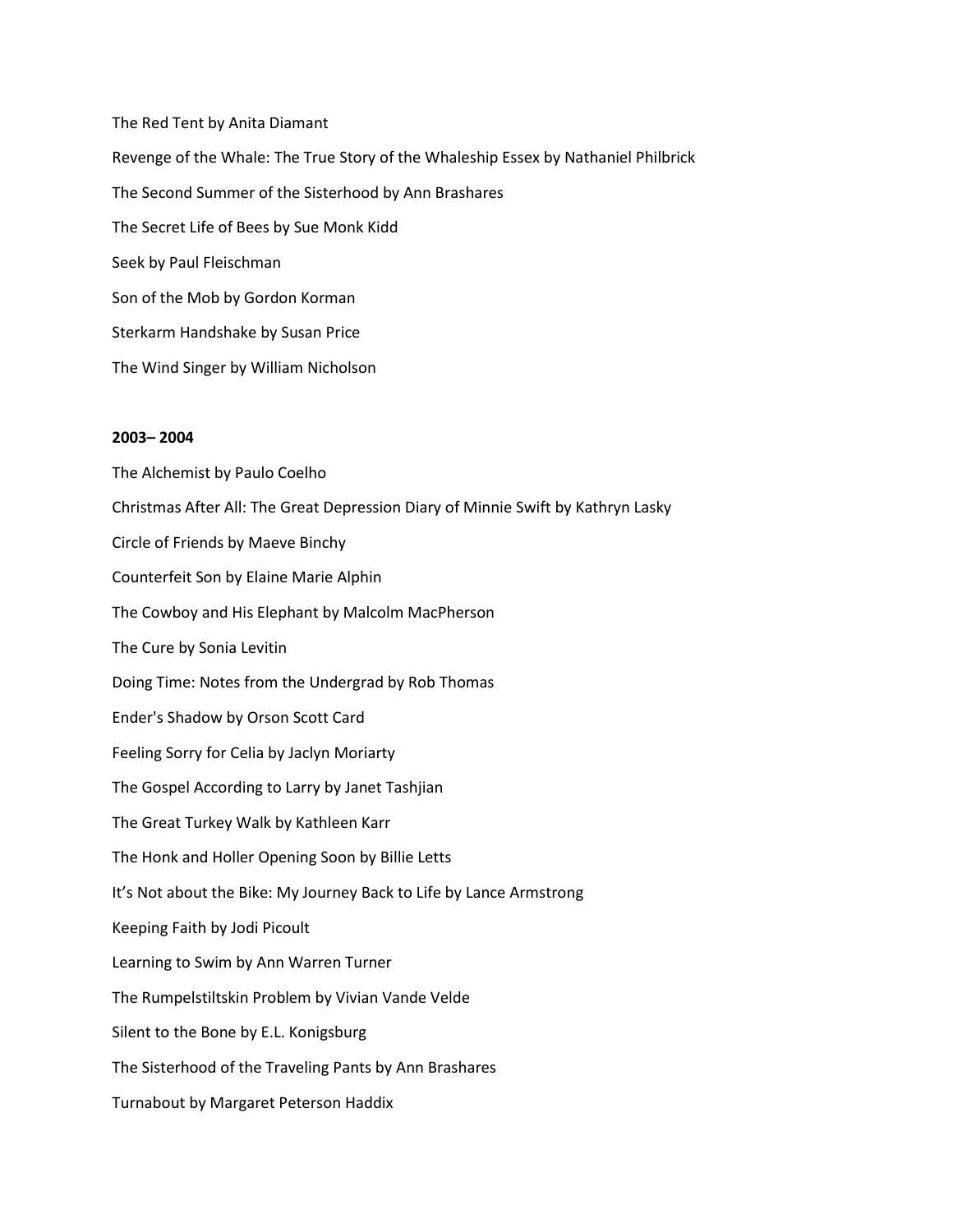Whale Talk by Chris Crutcher When Dad Killed Mom by Julius Lester Big Mouth, and Ugly Girl by Joyce Carol Oates

#### **2002– 2003**

The Beet Fields: Memories of a Sixteenth Summer by Gary Paulsen Dreamland by Sarah Dessen A Face in Every Window by Han Nolan First They Killed My Father: A Daughter of Cambodia Remembers by Loung Ung Girl with a Pearl Earring by Tracy Chevalier The Good Fight: How WWII Was Won by Stephen Ambrose Heroes by Robert Cormier Name Dropping by Jane Heller The Princess Diaries by Meg Cabot Romiette and Julio by Sharon Mills Draper Sabriel by Garth Nix Stargirl by Jerry Spinelli Stick Figure: A Diary of My Former Self by Lori Gottliev Stuck in Neutral by Terry Trueman Timeline by Michael Crichton Trapped: Cages of Mind and Body by Lois Duncan Water Witches by Chris Bohjalian When Jeff Comes Home by Catherine Atkins You Don't Know Me by David Klass Zach by William Bell

#### **2001 – 2002**

Behind the Wheel: Poems about Driving by Janet S. Wong Boy's Life by Robert R. McCammon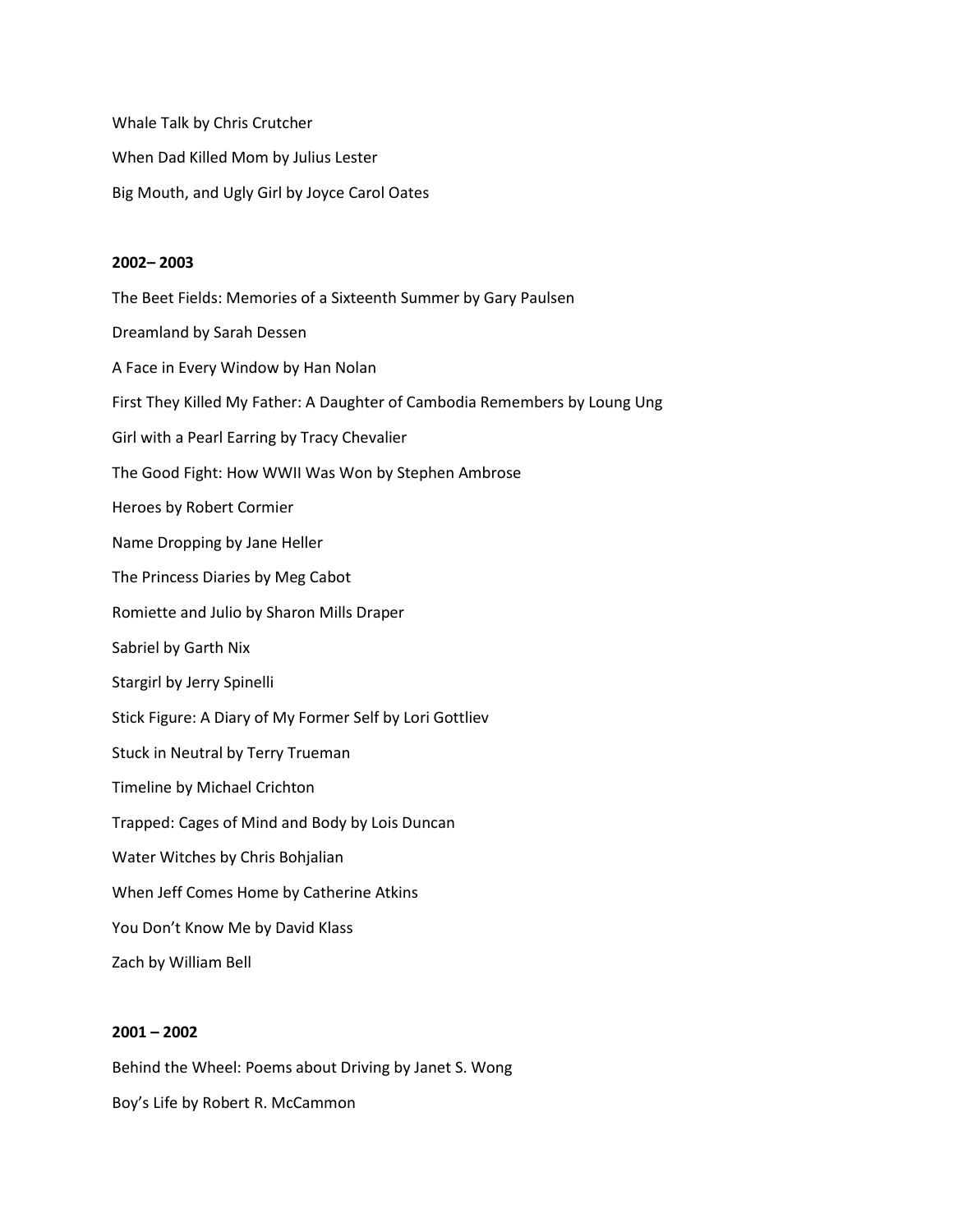Chinese Cinderella: The True Story of an Unwanted Daughter by Adeline Yen Mah A Door Near Here by Heather Quarles Hard Love by Ellen Wittlinger High Exposure: An Enduring Passion for Everest and Unforgiving Places by David Breashears and Jon Krakauer Hitchhiker's Guide to the Galaxy by Douglas Adams Hope in the Unseen: An American Odyssey from the Inner City to the Ivy League by Ron Suskind Imani All Mine by Connie Rose Porter King of Shadows by Susan Cooper Kissing Doorknobs by Terry Spencer Hesser A Lesson Before Dying by Ernest J. Gaines Memoirs of a Geisha by Arthur Golden Pay it Forward by Catherine Ryan Hyde Pedro and Me: Friendship, Love, and What I Learned by Judd Winick Plague Year by Stephanie S. Tolan Rules of the Road by Joan Bauer Skeleton Crew by Stephen King Smack by Melvin Burgess Snow Crash by Neal Stephenson Speak by Laurie Halse Anderson Tenderness by Robert Cormier

# **2000 – 2001**

All Over But the Shoutin' by Rick Bragg Bull Run by Paul Fleischman The Chosen by Chaim Potok The Color of Water by James McBride Crazy in Alabama by Mark Childress Dancing on the Edge by Han Nolan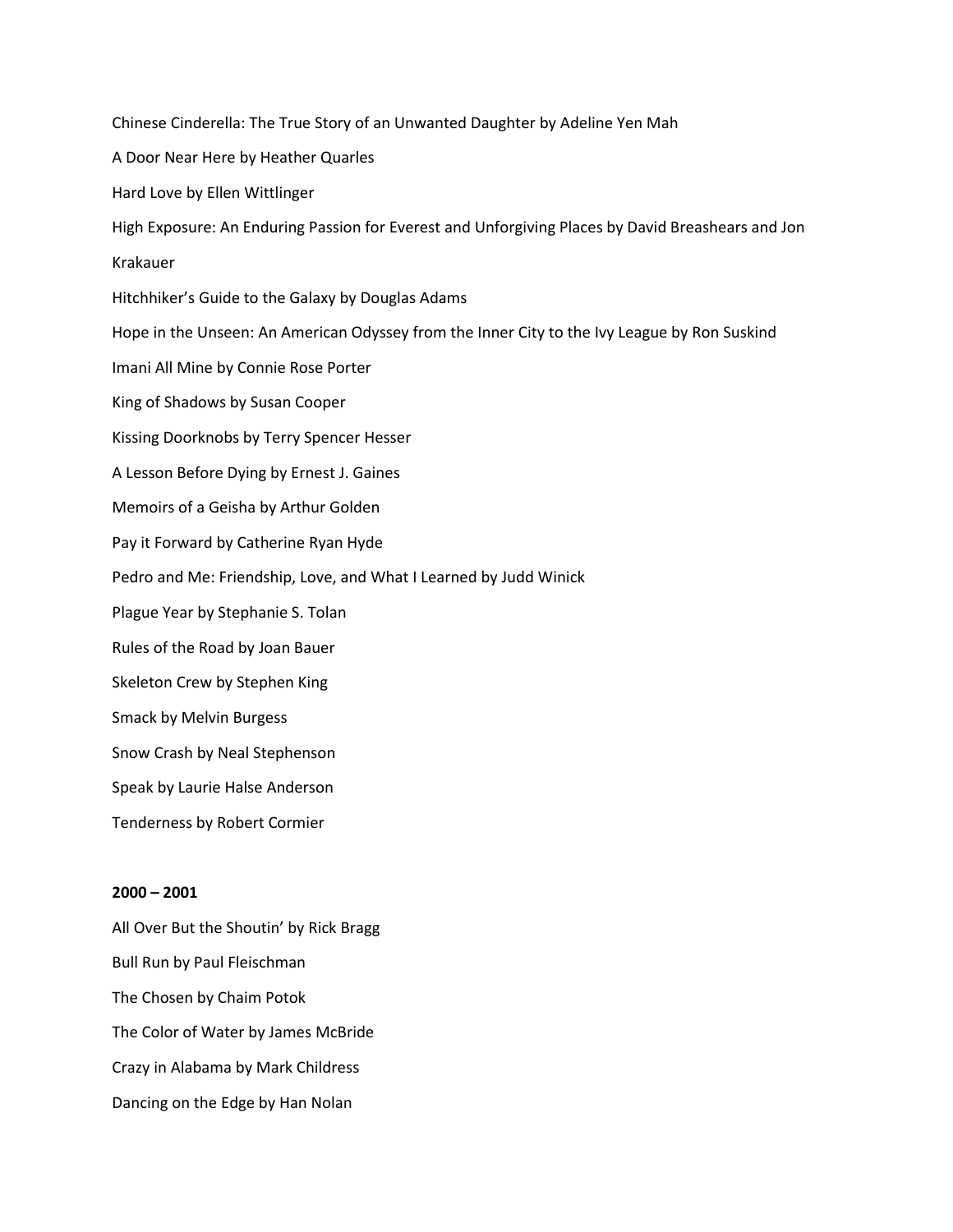The Dark Side of Nowhere by Neal Shusterman The Green Mile by Stephen King Harry Potter and the Sorcerer's Stone by J. K. Rowling The Killer's Cousin by Nancy Werlin Monster by Walter Dean Myers October Sky (previously titled Rocket Boys: A Memoir) by Homer Hickam One Child by Torey L. Hayden One Flew Over the Cuckoo's Nest by Ken Kesey Owl in Love by Patrice Kindl The Perks of Being a Wallflower by Stephen Chbosky Princess: A True Story of Life Behind the Veil in Saudi Arabia by Jean P. Sasson The Starlite Drive-In by Marjorie Reynolds Stop Pretending: What Happened When My Big Sister Went Crazy by Sonya Sones The Sword of Shannara by Terry Brooks Tuesdays with Morrie by Mitch Albom A Walk in the Woods: Rediscovering America on the Appalachian Trail by Bill Bryson

# **1999 – 2000**

Binge by Charles Ferry Blood and Chocolate by Annette Curtis Klause Buried Onions by Gary Soto Cold Mountain by Charles Frazier Cold Sassy Tree by Olive Ann Burns Crosses by Shelley Stoehr Deliver Us from Evie by M. E. Kerr Holes by Louis Sachar Into the Wild by Jon Krakauer Leaving Home: Stories by Hazel Rochman and Darlene A. McCampbell, eds. Necessary Roughness by Marie G. Lee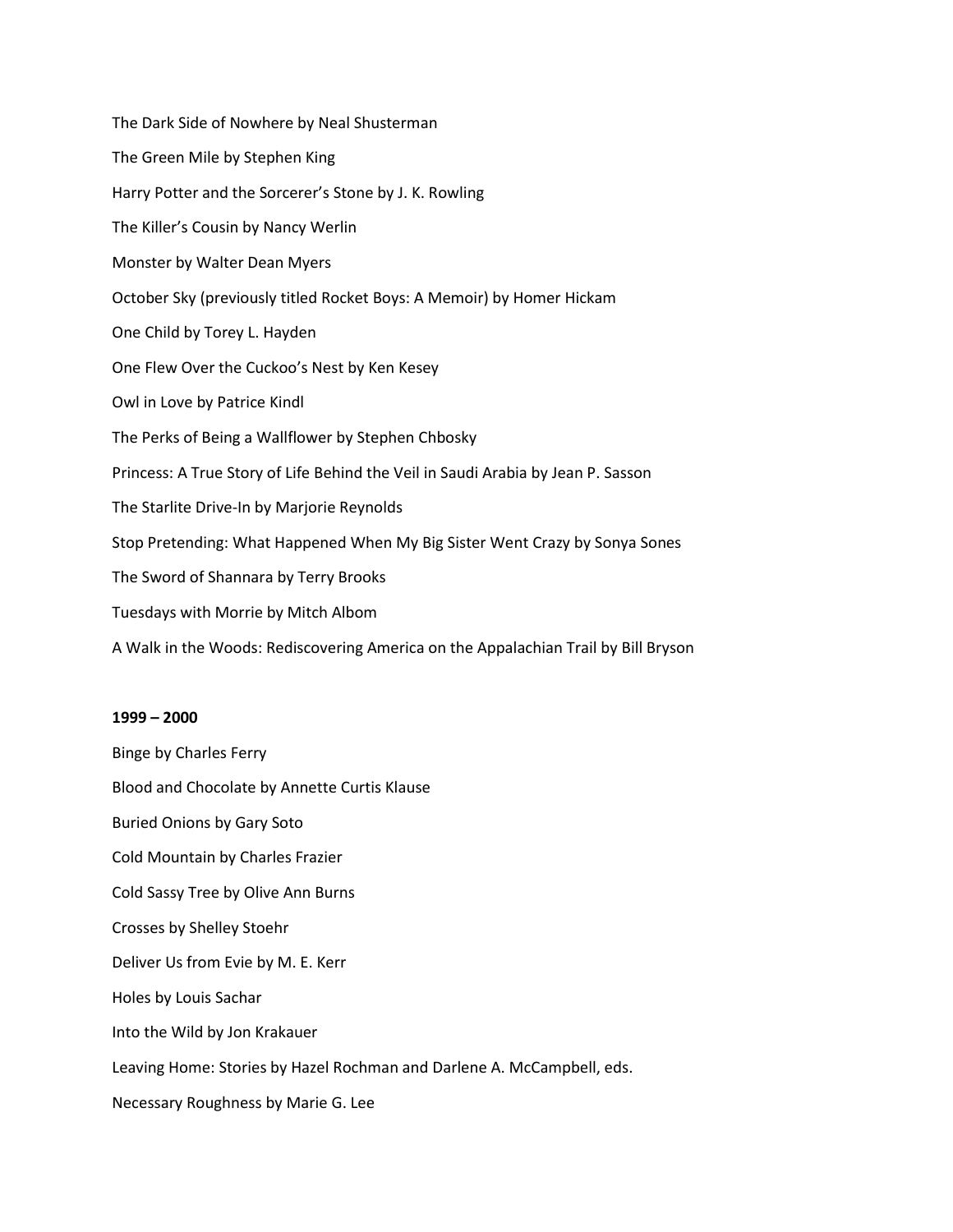No Easy Answers: Short Stories About Teenagers Making Tough Choices by Donald R. Gallo, ed. Once and Future King by T. H. White One Bird by Kyoko Mori Perfect Storm: A True Story of Men Against the Sea by Sebastian Junger Postcards From France by Megan McNeill Libby Prayer for Owen Meany by John Irving Remembering Mog by Colby Rodowsky Snow Falling On Cedars by David Guterson Speaker for the Dead by Orson Scott Card Weetzie Bat by Francesca Lia Block Where the Heart Is by Billie Letts Whirligig by Paul Fleischman

#### **1998 - 1999**

Blue Skin of Sea by Graham Salisbury Deadly Feasts by Richard Rhodes Don't You Dare Read This, Mrs. Dunphrey by Margaret Peterson Haddix Driver's Ed by Caroline B. Cooney Dune by Frank Herbert Follow the River by James A. Thom Into Thin Air: A Personal Account of the Mt. Everest Disaster by Jon Krakauer Maus II: A Survivor's Tale by Art Spiegelman Mighty (original title Freak the Mighty) by Rodman Philbrick One Fat Summer by Robert Lipsyte Out of the Dust by Karen Hesse Puppies, Dogs, and Blue Northers by Gary Paulsen Ramsay Scallop by Frances Temple She's Come Undone by Wally Lamb Spite Fences by Trudy Krisher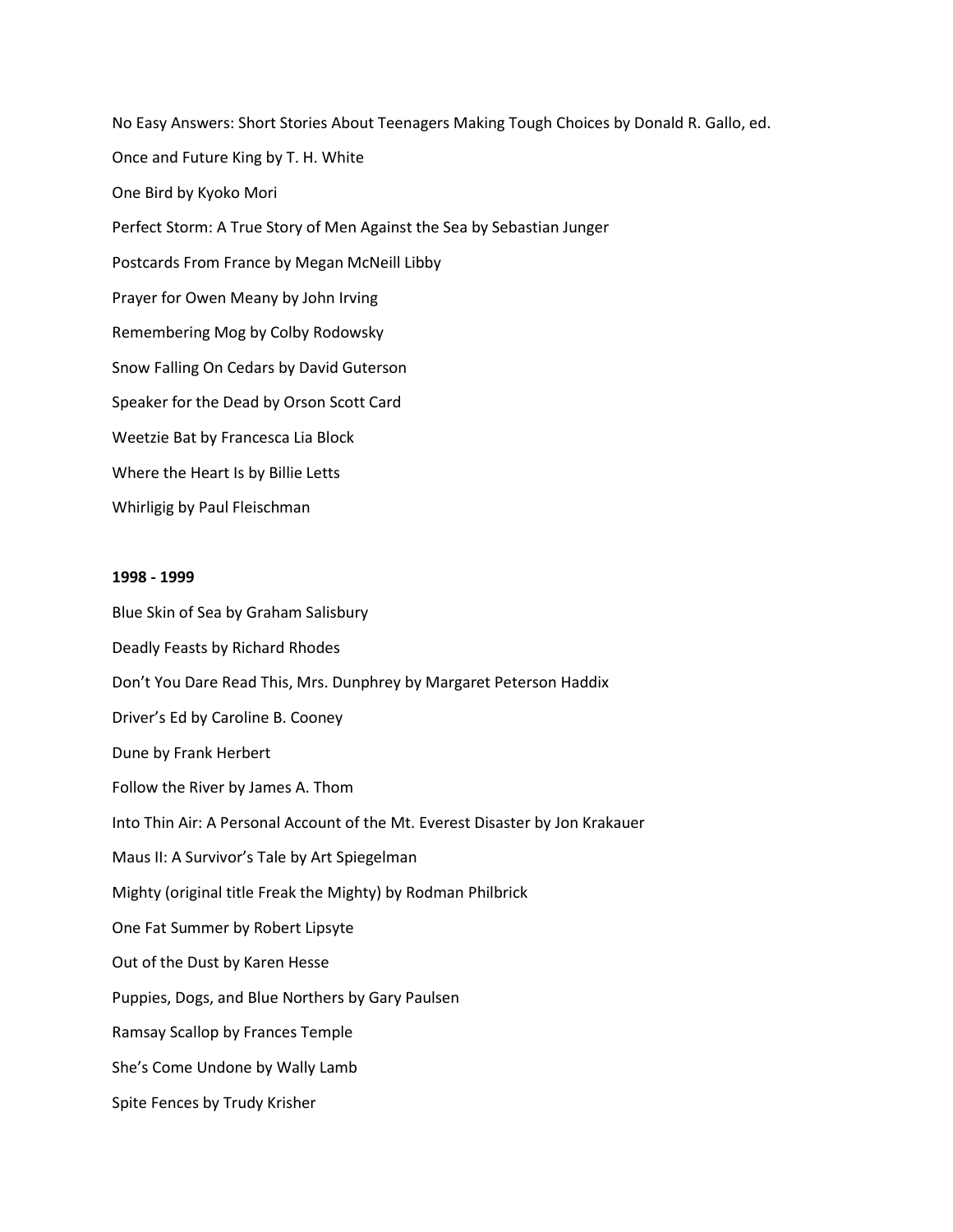Stranded in Harmony by Barbara Shoup A Stranger is Watching by Mary Higgins Clark Who Killed Mr. Chippendale?: A Mystery in Poems by Mel Glenn Wrestling Sturbridge by Rich Wallace

#### **1997 – 1998**

Acceptable Risk by Robin Cook Athletic Shorts: Six Short Stories by Chris Crutcher The Bean Trees by Barbara Kingsolver Calling Home by Michael Cadnum The Ear, the Eye, and the Arm by Nancy Farmer Fist Stick Knife Gun: A Personal History of Violence in America by Geoffrey Canada Having Our Say: The Delany Sisters' First 100 Years by Sarah Louise and A. Elizabeth Delany The Hot Zone by Richard Preston It Happened to Nancy by Beatrice Sparks, ed. Jurassic Park by Michael Crichton Lakota Woman by Mary Crow Dog Like Sisters on the Homefront by Rita Williams-Garcia Maus: A Survivor's Tale by Art Spiegelman Night by Elie Wiesel The Power of One by Bryce Courtenay Prozac Nation by Elizabeth Wurtzel Range of Motion by Elizabeth Berg Rats Saw God by Rob Thomas

## **1996 – 1997**

Autobiography of a Face by Lucy Grealy Beauty by Robin McKinley A Break with Charity by Ann Rinaldi